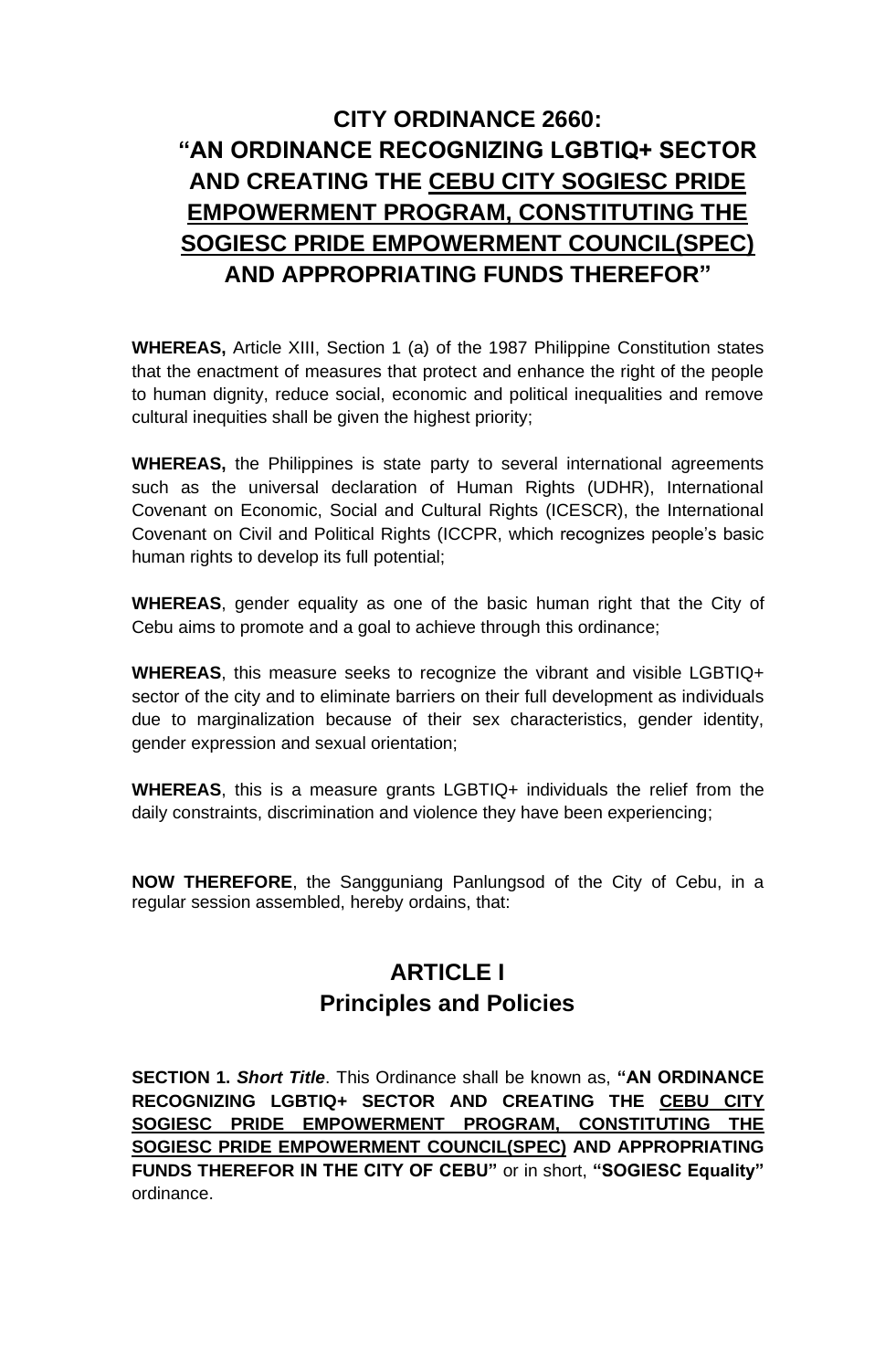#### **SECTION 2.** *Declaration of Principles.*

- A) The City recognizes that human beings, with its complexity, diversity and fluidity, have each distinct sex characteristics, gender identity, gender expression and sexual orientation of its own.
- B) The City affirms the worth and dignity of people of diverse sexual orientation, gender identity, gender expression and sex characteristics as human beings;
- C) The City therefore upholds the rights of people of diverse sexual orientation, gender identity, gender expression and sex characteristics as human rights;
- D) The City adheres to the basic principles of human rights, equality, equity and equal access to resources and to development as so declared under the 1987 constitution, various national laws and several international laws, conventions and documents.

**SECTION 3.** *Principles of Human Rights.* All human beings are free and equal in dignity and rights. Human rights are characterized by universality, inalienability, indivisibility and interdependence. No one, therefore, should suffer discrimination on the basis of specifically on a person's sexual orientation, gender identity, gender expression, sex characteristics intersecting among others traits such as ethnicity, age, language, race, color, religion, political, or other opinion, national, social, or geographical origin, disability, property, birth, or other status.

**SECTION 4**. *Declaration of Policies.* Guided by the foregoing principles, the Local Government of Cebu City shall:

- A) Recognize the complex, multi-dimensional and diversity aspects of a human being's spectra of sexual orientation, gender identity, gender expression and sex characteristics.
- B) Respect, protect, fulfill and promote all human rights and fundamental freedom of of people of diverse sexual orientation, gender identity, gender expression and sex characteristics;
- C) Promote the empowerment of individuals and pursue equal opportunities for people of diverse sexual orientation, gender identity, gender expression and sex characteristics and ensure equal access to resources, and to development results and outcome;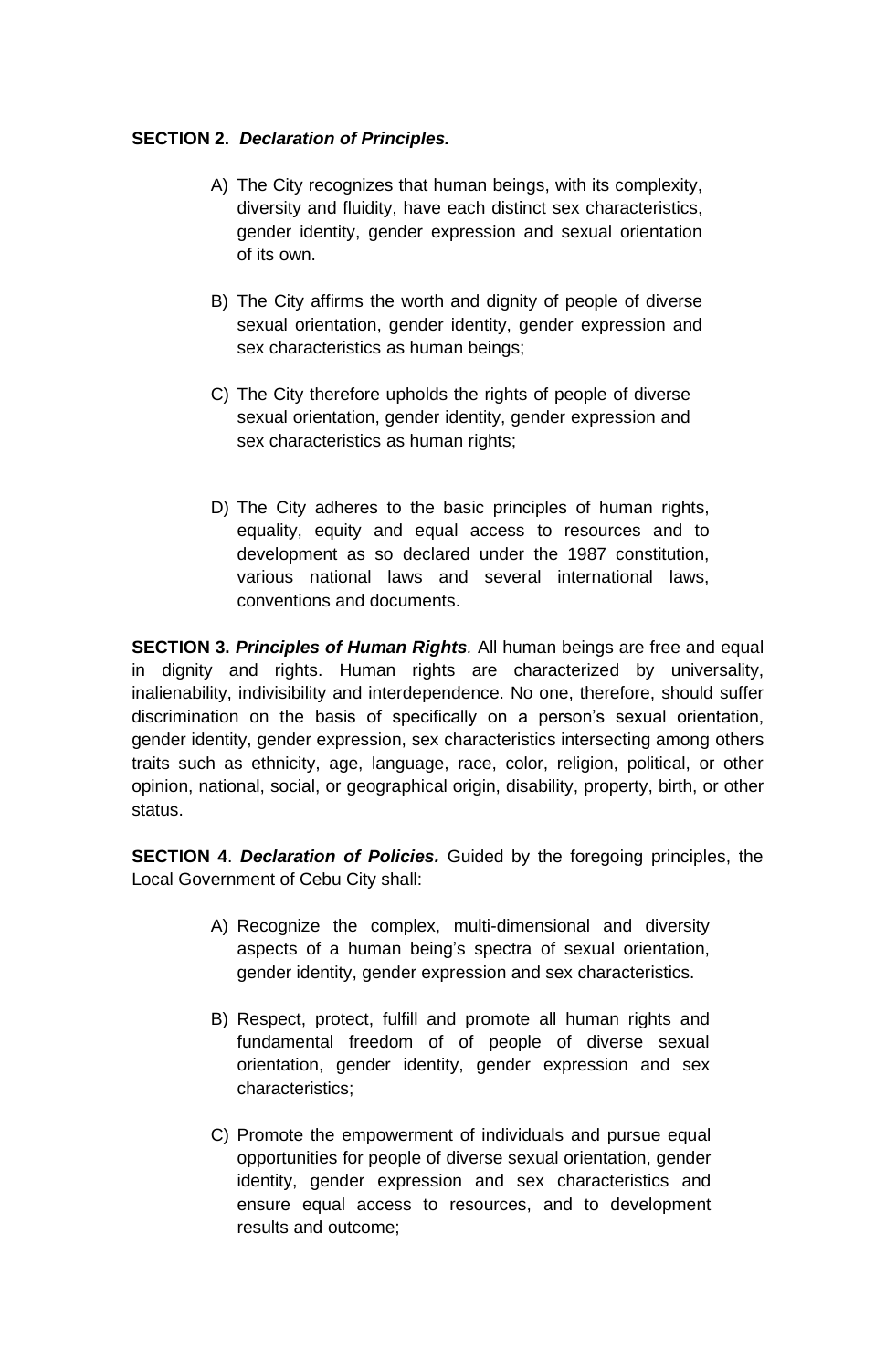- D) Eliminate discriminations against those who have been marginalized because of their diverse sexual orientation, gender identity, gender expression and sex characteristics;
- E) Endeavor to develop plans, policies, programs, measures, and mechanisms to address discrimination and inequality in the economic, political, civil, social, and cultural life of people of diverse sexual orientation, gender identity, gender expression and sex characteristics;
- F) Provide the necessary mechanisms to promote gender equality and undertake all legal measures necessary to foster and promote the equal opportunity for people of diverse sexual orientation, gender identity, gender expression and sex characteristics, to participate in and contribute to the development of the civil, political, economic, social, and cultural realms;

# **ARTICLE II Definition of Terms**

**SECTION 5.** *Definitions***.** For purposes of this ordinance, the following terms are defined as follows:

- A) **Constraints:** a limitation or restrictions set to impede or hinder a person in the access and exercise its rights.
- B) **Women:** are persons who identifies specfically to feminine social roles and expectations;
- C) **Men:** are persons who identifies specifically to masculine social roles and expectations;
- D) **Gender:** is a socially constructed difference between and/or beyond the normative binary identities of men and women.

Differences are created artificially, partly through socialization and partly through positive and negative discrimination in the various institutions and structures of society through time; it may also characterized complex aspects of a person's sex characteristics, gender identity, gender expression and sexual orientation.

E) **Gender Equality:** A human right that demands of a social order providing for equal treatment of men and women, regardless of sex characteristics, gender identity, gender expression and sexual orientation; and equal opportunities for their full development without any discrimination.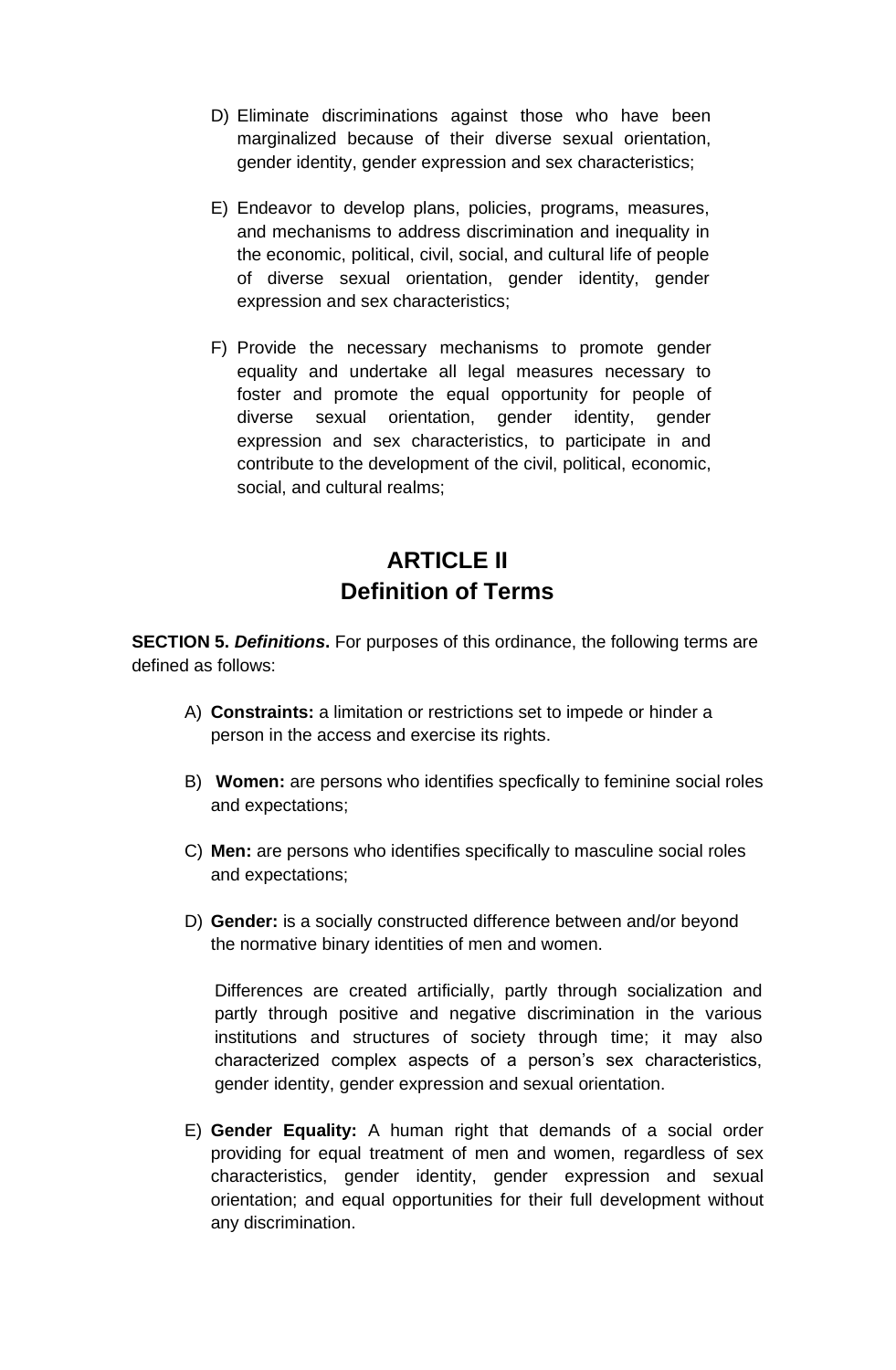- F) **Gender-based:** With regard to sex characteristics, gender identity, gender expression and sexual orientation.
- G) **Gender- Based Discrimination:** any unequal treatment, unreasonable, classification, exclusion or restriction due to one's sex characteristics, gender identity, gender expression and sexual orientation which results to the impairment or nullification of the recognition, enjoyment, or exercise of human rights and fundamental freedoms in the political, economic, social, cultural, civil, or any other field.
- H) **Gender Expression:** refers to the way that a person uses appearance, mannerisms and other personal traits to communicate their gender. (e.g. masculine, feminine, androgynous)
- I) **Gender Identity:** is the personal sense of one's own gender. It can correlate with assigned sex at birth, or can differ from it such is classfied as cisgender, transgender, genderqueer.
- J) **Intersectionality:** the experience of being disavantage due to personal traits used as a source of oppression in varying configurations and varying degrees of intensity.
- K) **LGBTIQ+:** is a compounded acronym to connote 'the community' that is composed of a non-cisgender-straight dichotomy.
- L) **Sex Characteristics:** refers to chromosomal, gonaal, and anatomical features of a person, which include primary characteristics such as reproductive organs, genitalia and/or in chromosomal structures and hormones; and secondary characteristics such as muscle mass, hair distribution, breasts, and/or stature; classified accordingly as male, female, intersex.
- M) **Sexual Orientation:** direction of one's sexual interest on the opposite sex, same or both sexes, or the lack thereof typified as:
	- a. Heterosexuality the attraction to the opposite gender;
	- b. Homosexuality the attraction to the same gender;
	- c. Bisexuality the attraction to both genders;
	- d. Pansexuality the attraction to another regardless of gender, and;
	- e. Asexuality the lack of attraction to another gender.
- N) **SOGIESC –** acronym to connote sexual orientation, gender identity, gender expression and sex characteristics.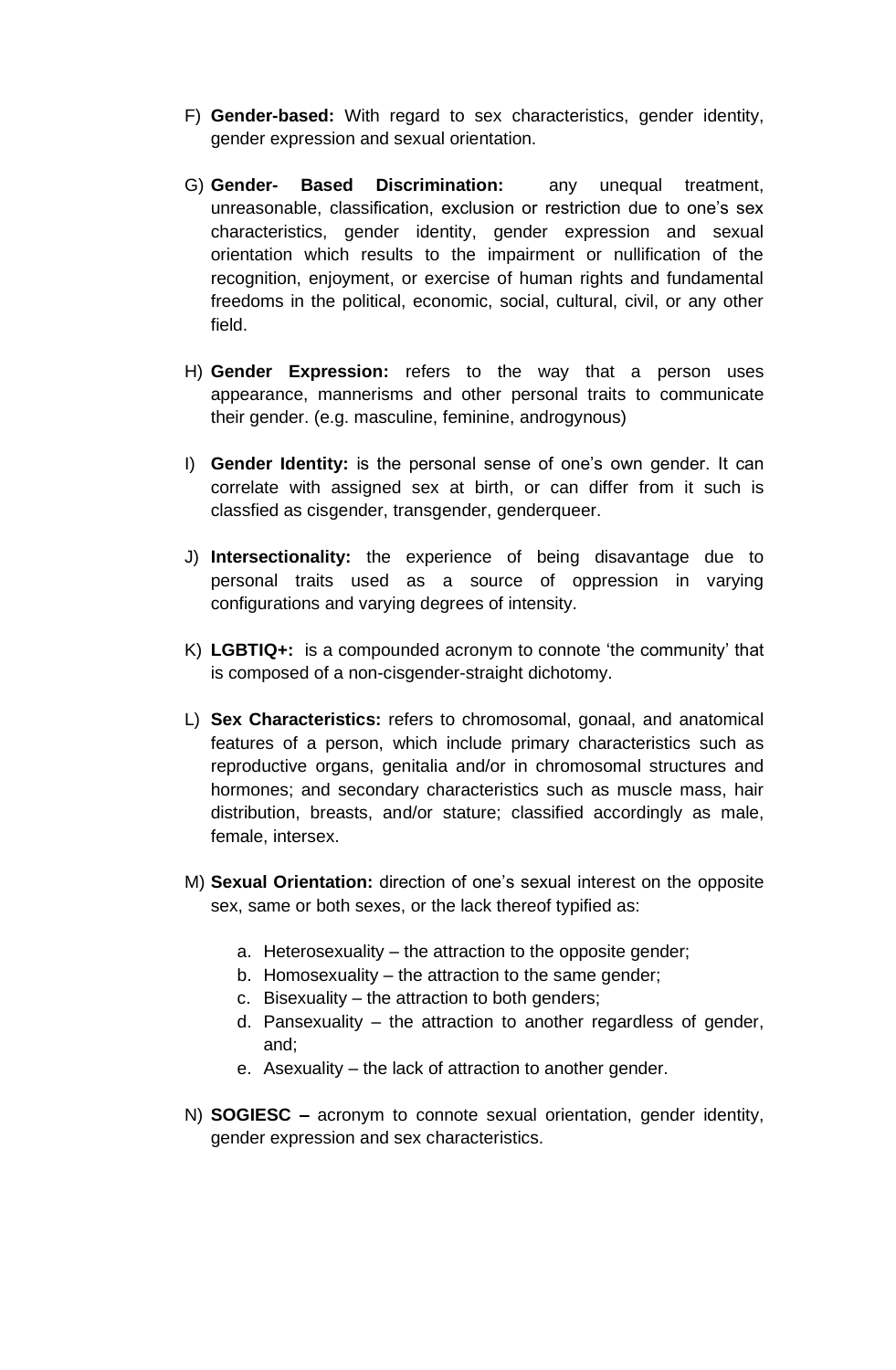## **ARTICLE III Dignity, Equality and Self-Determination**

**SECTION 6.** *Right to Dignity.* As human beings, people of diverse sexual orientation, gender identity, gender expression and sex characteristics, have a right to dignity.

**SECTION 7. Right to Equality.** As human beings, people of diverse sexual orientation, gender identity, gender expression and sex characteristics, are entitled to equality of treatment and just application of laws.

**SECTION 8. Right to Self-Determination.** As human beings, people of diverse sexual orientation, gender identity, gender expression and sex characteristics, has the right to freely make choices and decisions based on their dispositions of a personal circumstance, boily integrity and physical autonomy, such as but not limited to whom to love, to recognize and be recognized of its own gender, how one communicate its gender and/or a uniquely different biological makeup, that directs them in the pursuit of a better, fuller and happy life.

# **ARTICLE IV Offensive Acts**

**SECTION 9.** *SOGIESC-Based Violations Against Dignity*. The following are considered as SOGIESC-based contemptuous acts committed against individuals resulting in or through disregard of their right to respect, privacy and dignity:

- A) Maliciously humiliating in public an individual due to the person's sexual orientation, gender identity, gender expression and sex characteristics and/or civil status whether said, done or written in a comical or serious manner;
- B) Maliciously inflicting physical harm on the individual due to the person's sexual orientation, gender identity, gender expression and sex characteristics;
- C) Vexing, harassing, threatening the individual, either physically, verbally, in writing, or for publications about to the person's sexual orientation, gender identity, gender expression and sex characteristics;
- D) Continuously subjecting the individual to jokes, pranks, humor due to the person's sexual orientation, gender identity, gender expression and sex characteristics whether said, done, or written, despite demand to discontinue.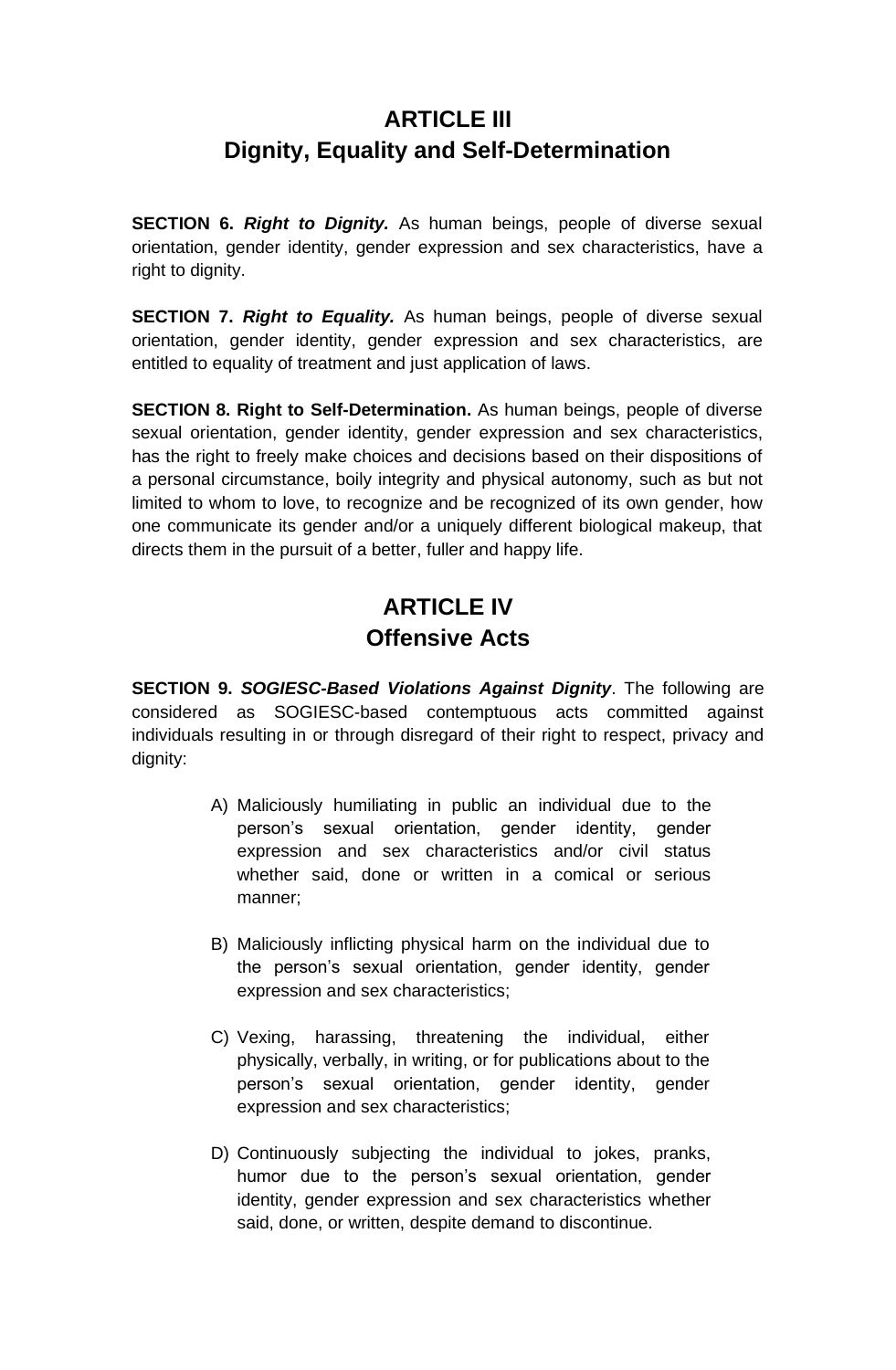**SECTION 10.** *SOGIESC-Based Discrimination***.** The following are considered SOGIESC-based discrimination in this ordinance:

- A) Invasion of personal autonomy and self-development Imposing rules or policies that is personal and includes areas that only concern the individual decision to himself such as but not limited to 'No Cross-dressing' and Haircut Policies.
- B) Constraints in the access to government services and resources – No person shall be denied access to government basic services, assistance, resources and information due to a person's sex characteristics, gender identity, gender expression and sexual orientation.
- C) Constraints to economic opportunities No person shall be denied access to capability building and livelihood opportunities due to a person's sex characteristics, gender identity, gender expression and sexual orientation. With regards to labor and employment, no person shall be dismissed from work because of one's sex characteristics, gender identity, gender expression and sexual orientation; further, no person shall receive a different salary or wage or compensation benefits solely on the bases of sex characteristics, gender identity, gender expression and sexual orientation.
- D) Constraints to the access to health, care and wellness due to a person's sex characteristics, gender identity, gender expression and sexual orientation.
- E) Constraints in the access to education and learning due to a person's sex characteristics, gender identity, gender expression and sexual orientation.
- F) Constraints in the access of accommodaton, facilities, utilities, transportation, goods and services open to the public due to a person's sex characteristics, gender identity, gender expression and sexual orientation.
- G) Constraints to the government recognition, registration, accreditation, licensing due to a person's sex characteristics, gender identity, gender expression and sexual orientation.
- H) Constraints to access to consultative and other political processes – No person shall be denied his/her right to participation, expression of his/her opinion on a public issue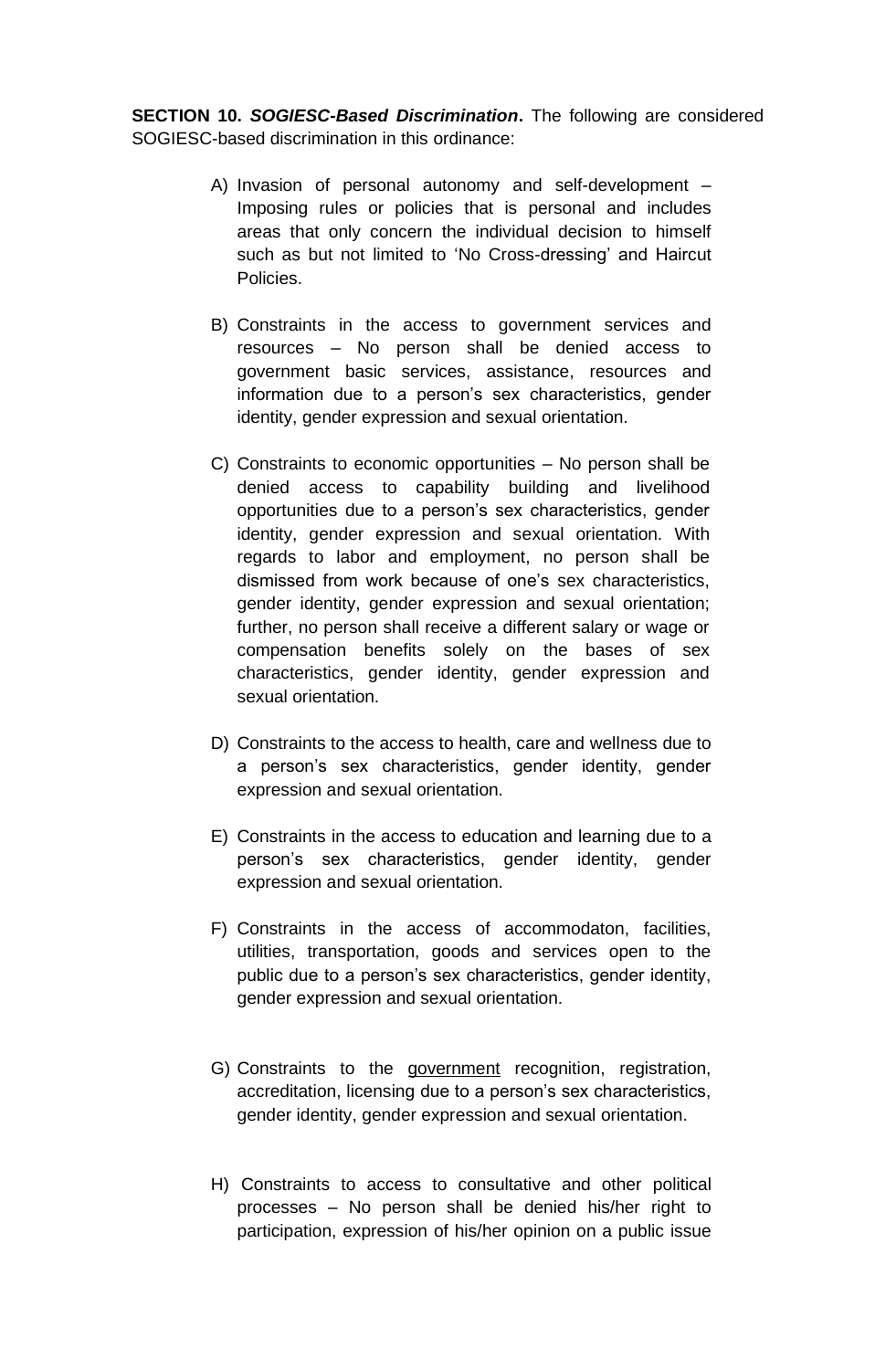and/or be denied his/her involvement in any political process due to his/her sex, gender and sexual orientation.

**SECTION 11.** *Penalties*. Any violations under Sections 9 and 10 are penalized as follows;

- a) Penalties for SOGIESC-based Violations against Dignity: The acts falling under Sec. 9 in paragraphs A and B shall be punishable by 6 months imprisonment and/or a fine of five thousand pesos, while the acts described in paragraphs C and D shall be punishable by 3 months imprisonment and/or a fine of three thousand pesos, or both, at the discretion of the court.
- b) Penalties for SOGIESC-based Discrimination: The acts falling under Sec. 10 shall be punishable by six months of imprisonment and/ or five thousand pesos, or both, at the discretion of the court. Should a business entity or its branch be sued, the president, the immediate manager and/or supervisor/department head shall be held liable with the erring employee.

### **ARTICLE V SOGIESC Programs**

**SECTION 12.** *Programs, Projects and Other Activities.* The City of Cebu thru the city's SOGIESC Pride Empowermenr Council (SPEC) shall sponsor trainings, seminars, advocacy events and other projects in areas of but not limited to SOGIESC's active participation, sustainable sectoral development and empowerment, equitable access to quality education, competiveness in economic opportunities, support for environmental protection, climate change adaptation, disaster risk reduction and resiliency, health and anti-drug abuse, gender equality and sensitivity, social protection, capacity-building and sports development, that builds capacities of SOGIESC Communities to further individual and sectoral development that can contribute the promotion of SOGIESC equality and sensitization. Shall further observe the commemoration of landmark events significant to the LGBTIQ+ community.

**SECTION 13.** *Information, Education, Campaign.* The City of Cebu thru its Gender and Development Council or its secretariat, the Gender and Development Office, and SOGIESC Pride Empowerment Council shall undertake information dissemination activities in order to raise the awareness on and sensitivity of the public to SOGIESC issues.

**SECTION 14.** *Databank.* The Secretariat shall endeavor data generation to determine the specific needs of the members of the sector as prescribe by the data privacy laws.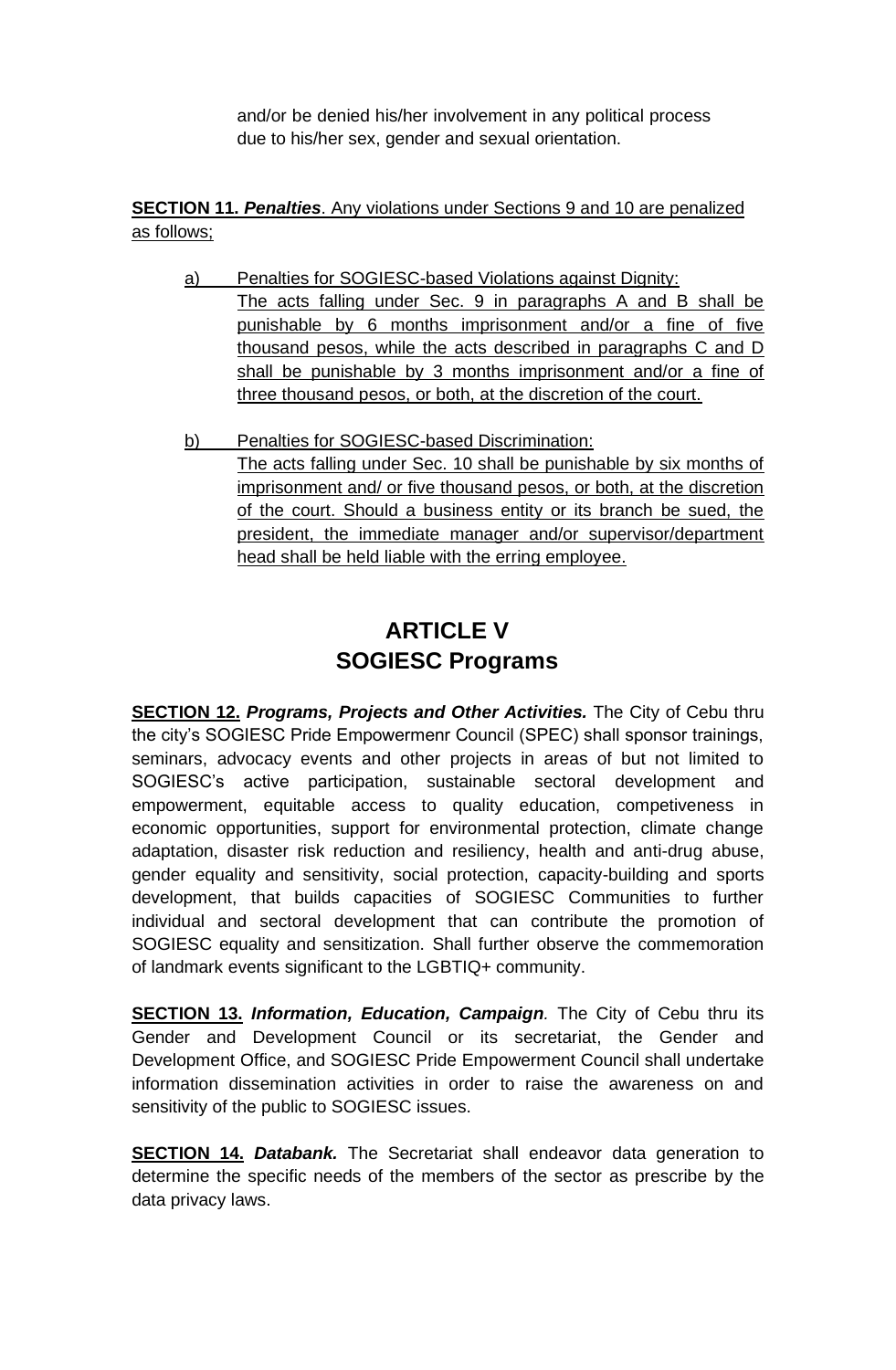**SECTION 15.** *Associations.* The City of Cebu shall encourage the establishment of associations of individuals of various sexual orientation, gender identity, gender expression and sex characteristics with the end that they become partners with the local government towards progress and development.

**SECTION 16.** *Assistance to Associations through Accreditation***.** Subject to usual accounting rules and audit procedures, said associations may receive assistance from the City for its various SOGIESC equality promotion projects provided that the same is in accord with the City's GAD PLAN.

# **ARTICLE VI CITY SOGIESC PRIDE EMPOWERMENT COUNCIL (SPEC)**

**Section 17.** *Creation.* The Cebu City Government shall establish an office to implement the programs set in this ordinance to be known as SOGIESC Pride Empowerment Council (SPEC).

**Section 18.** *Functions.* The SOGIESC Pride Empowerment Council (SPEC) shall discharge the following functions:

- A. Serve as the core advocacy on SOGIESC Empowerment and development.
- B. Finalize 3-year Strategic Plan anchored in the city's GAD plan.
- C. Monitor and evaluate the implementation of the Strategic plan.
- D. Draft and recommends policies and perform such other functions as may be prescribed by law and in furtherance of this ordinance.

**SECTION 19.** *Composition.* The SOGIESC Pride Empowerment Council (SPEC) shall be composed of the following:

- A. Mayor or its authorized representative
- B. Chairperson, Committee on Social Welfare and Services
- C. Liga ng mga Barangay President
- D. SK Federation President
- E. Head, Department of Social Welfare and Services
- F. DepEd City Division
- G. Head, Gender and Development Focal
- H. City Health Officer
- I. Cebu City Police Office
- J. City-wide GAD Federation President
- K. City-wide SPEC Federation
- L. 1 SOGIESC Community-based Association
- M. 1 SOGIESC Workplace Associations
- N. 1 SOGIESC Students Associations
- O. Ex Officio
- P. CHR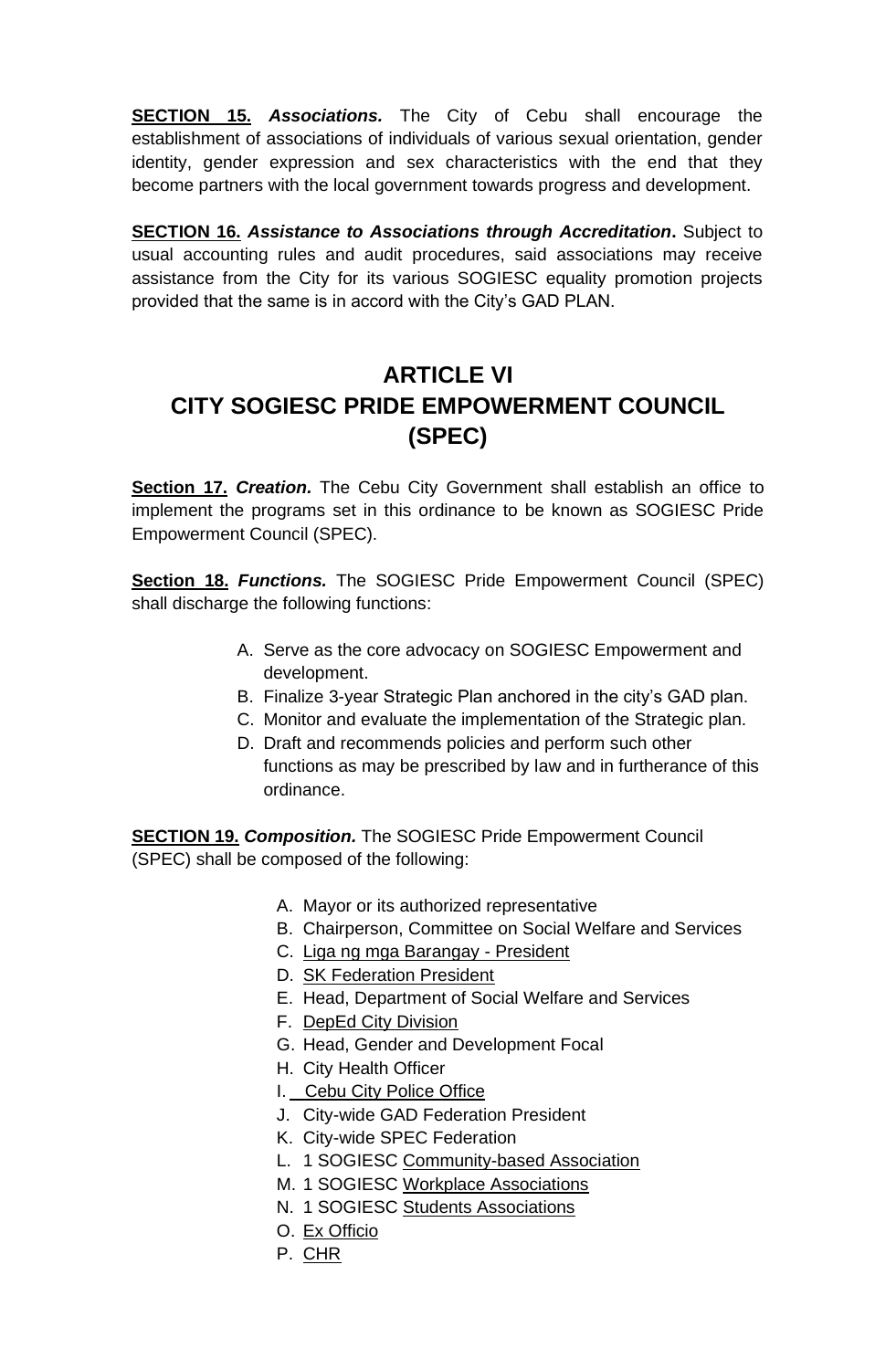### Q. Cebu City Women and Family Affairs Commission (CCWFAC) Chairperson / Representative

**SECTION 20.** *Meeting.* The Council shall meet monthly at the minimum for developing the Council's plans and evaluation.

**SECTION 21.** *The Secretariat.* There shall be a Secretariat Office which shall be headed by an Executive Director with a rank of at least a division chief. Such may be put under the Office of the Mayor. The local chief executive may designate personnel whom she/he deems fit to serve the purpose of the ordinance.

**SECTION 22.** *Functions of the Secretariat.* The Secretariat shall have the following functions:

- A. Accredit all SOGIESC organizations in the city;
- B. Provide technical assistance to SPEC in the formulation of its three (3) years Strategic Plan;
- C. Facilitate SPEC meeting;
- D. Implement programs, plans and activities in accordance to the Strategic Plan and the ordinance;
- E. Provide technical and logistical support in the conduct of capacity-building trainings and other projects;
- F. Provide technical assistance and monitor implementations to barangay SPECs;
- G. Perform such other functions as may be prescribed by law, ordinance, or as the local chief executive may require.

## **ARTICLE VII SOGIESC PRIDE EMPOWERMENT COUNCIL (SPEC) IN BARANGAYS**

**SECTION 23.** *Establishment of SPEC in Cebu City Barangays.* Barangays under the jurisdiction of the city shall create, determine the composition and convene their respective Barangay's SPEC six (6) months after the approval of the ordinance.

**SECTION 24.** *Barangay SPEC Functions.* The Barangay SOGIESC Pride Empowerment Council (SPEC) shall discharge the following functions:

- A. Serve as the core advocacy on SOGIESC empowerment and development in the barangay;
- B. Finalize three-year Strategic Plan anchored in the barangays' GAD plan;
- C. Monitor and evaluate the implementation of the Strategic Plan;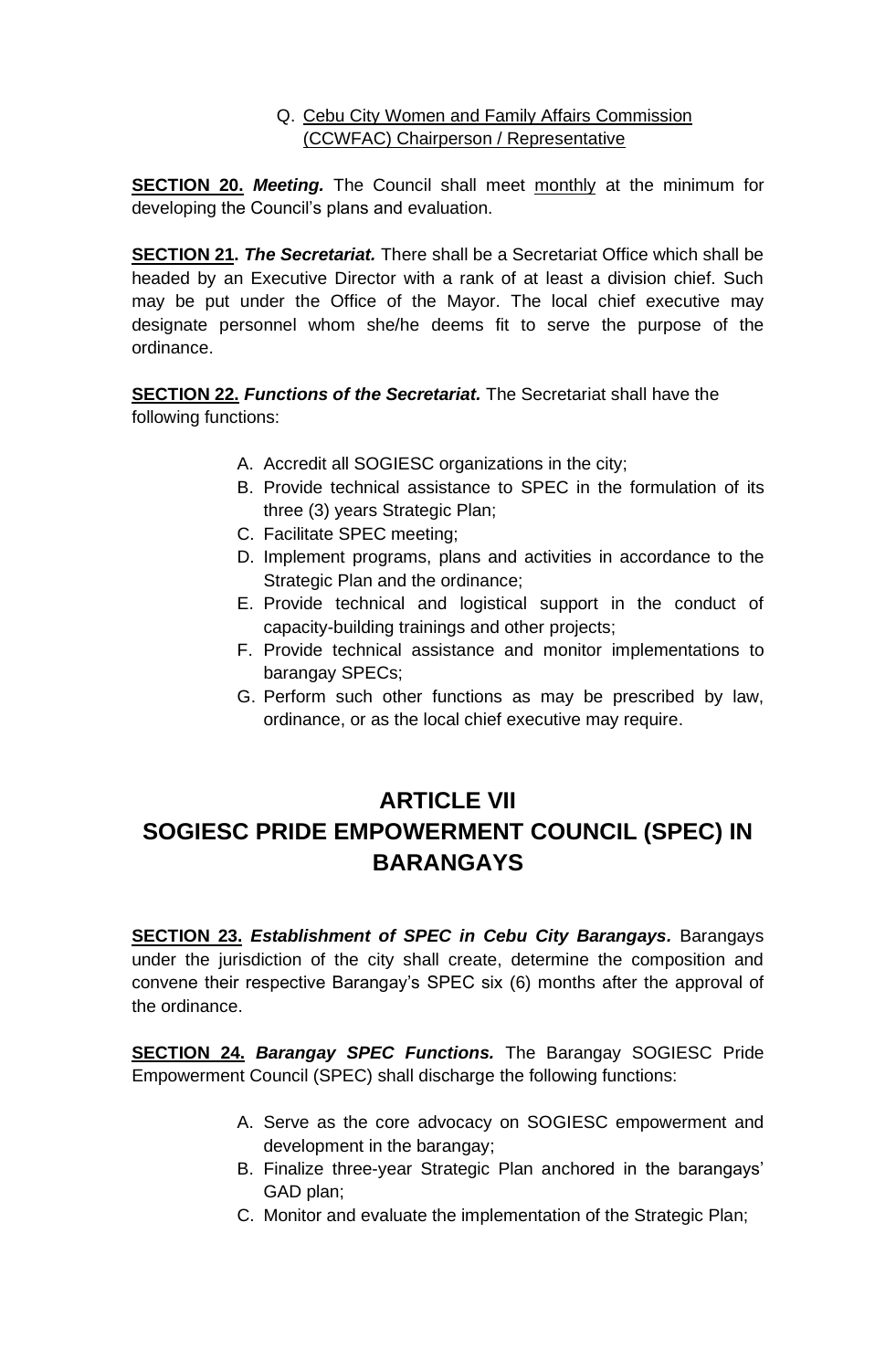D. Draft and recommend policies and perform such other functions as may be prescribed by law and in furtherance of this ordinance.

**SECTION 25.** *Composition.* The Barangay SOGIESC Pride Empowerment Council (SPEC) shall be composed of the following:

- A. Barangay Captain
- B. Chairperson, Committee on Social Services
- C. Chairperson, Committee on Health
- D. Gender and Development Focal Person
- E. Representative, Lesbian Group
- F. 3 Representative, from LGBT Group
- G. Representative, CCWFAC

**SECTION 26.** *SPEC Officer.* There shall be a SPEC Officer which the barangay Local Chief Executive may designate personnel whom she/he deems fit to serve the purpose of the ordinance.

**SECTION 27.** *Barangay SPEC Officer Functions.* The SPEC Officer shall have the following functions:

- A. Organize SOGIESC organization in their respective barangay.
- B. Facilitate accreditation of barangay SOGIESC organization at the City SPEC Secretariat.
- C. Conduct activity to formulate Barangay SPEC 3 years Strategic Plan.
- D. Facilitate SOGIESC organization's meeting.
- E. Implements programs, plans and activities with the SOGIESC organization in accordance to the Strategic Plan and the ordinance.
- F. Provide logistical support in the conduct of capacity-building trainings and other projects of SOGIESC advocacy in the barangay.
- G. Perform such other functions as may be prescribed by law, ordinance, or as the barangay local chief executive may require.

## **ARTICLE VIII Final Provisions**

**SECTION 28.** *Appropriations.* The amount of Three Million Pesos (Php3, 000,000.00) at the minimum shall be source from the Gender and Development budget fund annually for the implementation of this measure.

**SECTION 29. Implementing Rules and Regulations.** The City Legal Office with the designated City SPEC Executive Director shall promulgate the rules and regulations pursuant to this ordinance within sixty days after the passage.